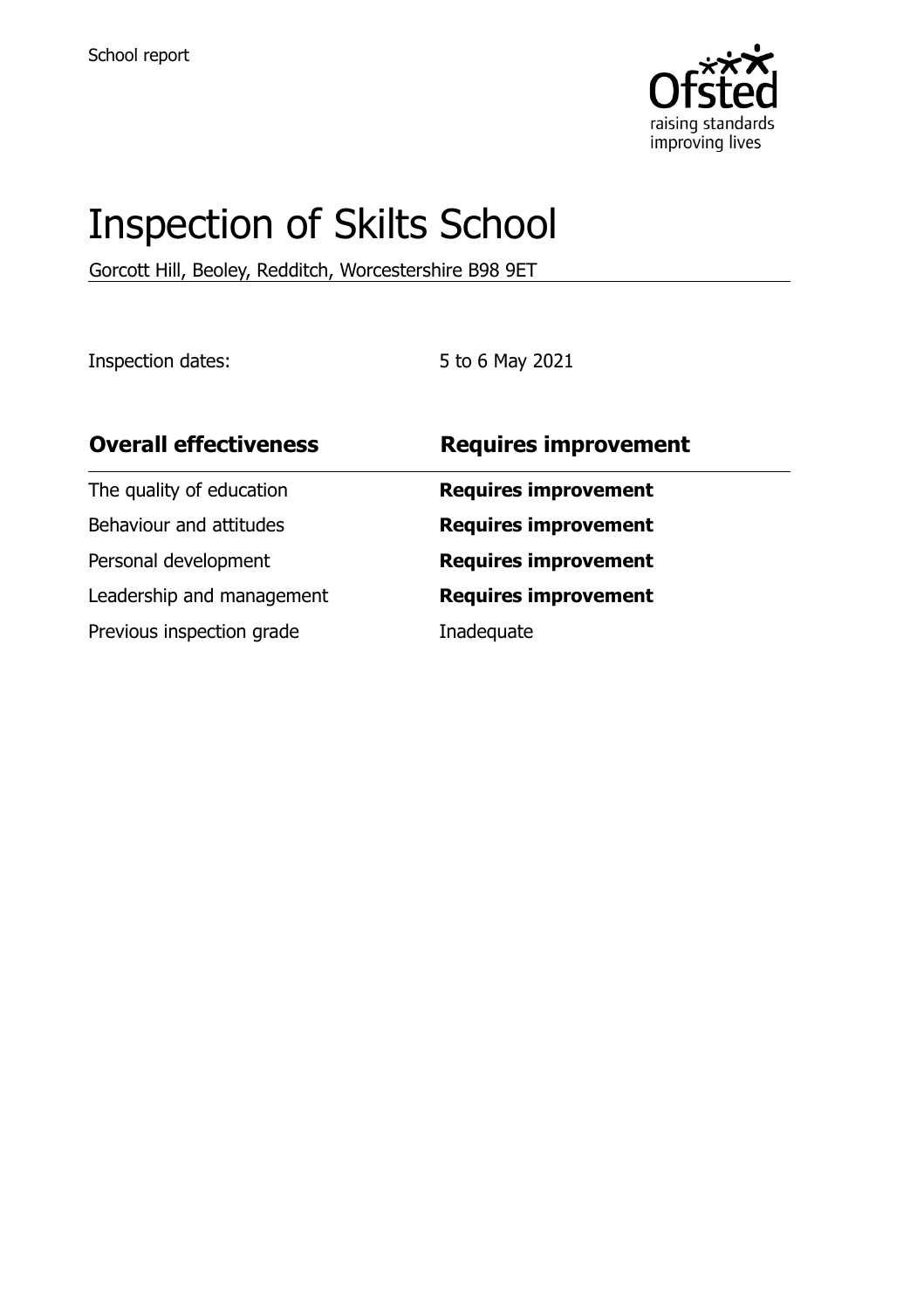

# **What is it like to attend this school?**

Skilts School is a happy place to be. Leaders and staff work hard to get to know pupils and their families well. Pupils are kept safe from harm. Leaders are determined to build on the improvements they have made to make the school even better. Changes over time have led to a better quality of education and experience for pupils. Leaders know that there is still work to do.

Pupils' behaviour has improved since the last inspection. They generally behave well and get the support they need if they are struggling to manage their behaviour. Occasionally, if staff do not explain activities clearly, pupils can lose focus in lessons. Pupils' attendance has been affected by the pandemic. It is getting better, but there is still more to do to make sure that everyone attends school regularly.

Pupils can recognise different types of bullying and know that it is unacceptable. Despite this, pupils said that some bullying does happen. Records show that there is a lack of clarity in the school about what is considered bullying. However, pupils know who they can talk to if they are worried and are confident that adults sort out issues quickly.

#### **What does the school do well and what does it need to do better?**

Leaders have worked with a dogged determination to make sure that pupils get an acceptable level of education at Skilts. The new headteacher, ably supported by the deputy headteacher, is focused on strengthening and further improving what is in place for pupils. The interim executive board and the proposed trust's support enables leaders to focus on the right priorities for the school. Staffing is more stable.

The curriculum is much improved. Staff appreciate the training they have received in how to deliver the curriculum in English and mathematics. Teachers regularly check how well pupils are getting on. They adapt their approaches to suit pupils' special educational needs. The teaching of phonics and reading is well planned and sequenced. Pupils use their phonics skills confidently to decode words in their phonics reading books. Teachers link pupils' reading to their spelling and writing.

Overall, the curriculum is planned well. It includes a broad range of subjects and activities that enable pupils to learn more and remember more. In mathematics, for example, pupils are confident in applying mathematical vocabulary they have previously learned. Leaders have rightly prioritised the teaching of personal, social and health education (PSHE) because they know that meeting pupils' social, emotional and mental health needs is a priority, especially in the context of the pandemic. Leaders are also in the process of extending the key stage 3 curriculum, to accommodate pupils in Years 8 and 9 joining the school in September.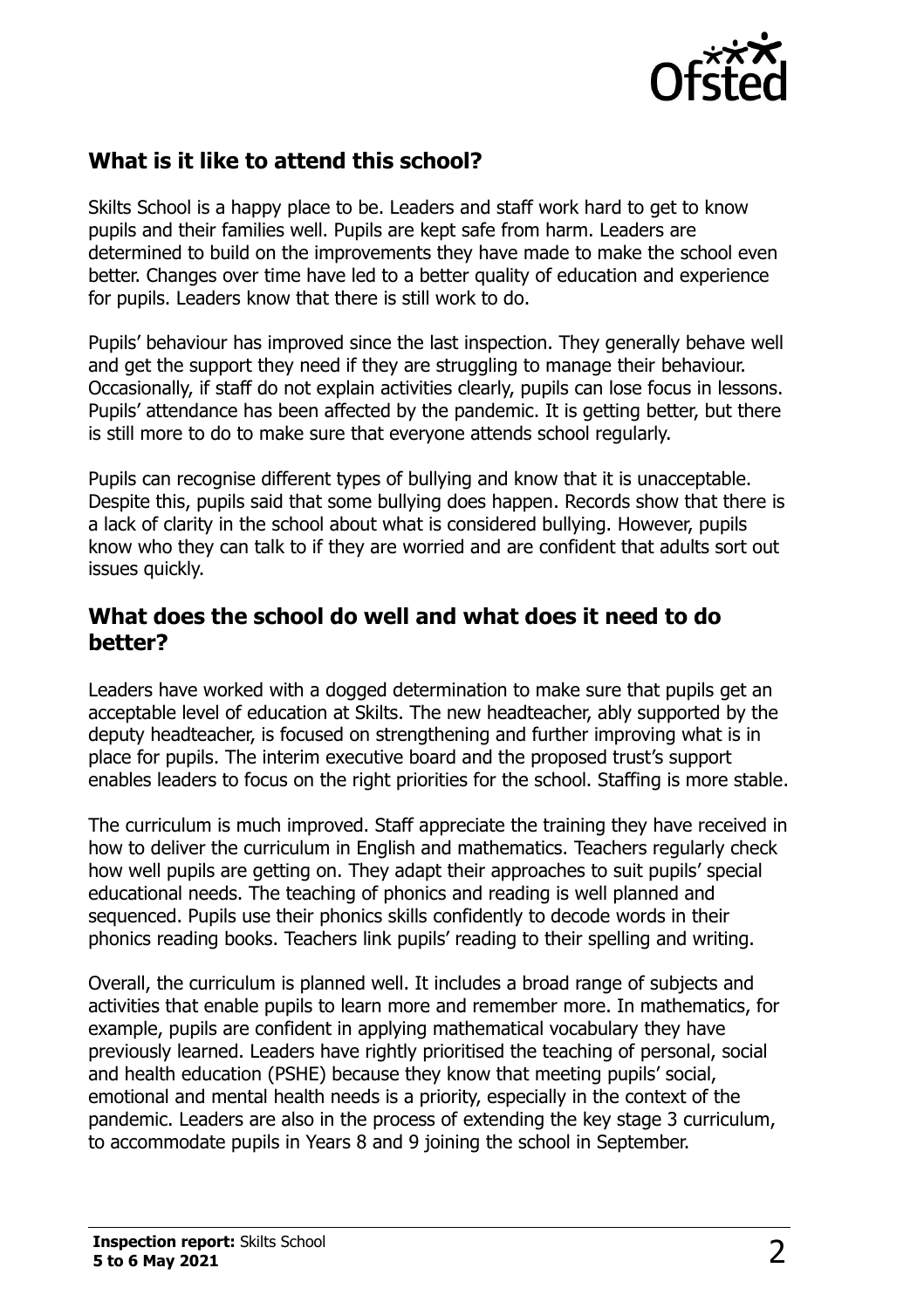

The implementation of the wider curriculum is at an earlier stage. New subject leaders, appointed just before the pandemic, have not had enough training. They have not been able to check on the way the curriculum is being taught, or how much pupils know. Sometimes, pupils struggle with some tasks because they have forgotten some of the prior knowledge they have learned and have not had chance to revisit this learning.

Overall, there is a calm atmosphere in the school and in classrooms. There are wellestablished routines and expectations. Inspectors saw pupils queueing sensibly for their lunch and sitting to eat together in a friendly manner. Pupils who find it harder to concentrate or need additional help are well supported by staff, so other pupils' learning is not disrupted. Behaviour incidents continue to reduce, as does the use of physical intervention and fixed-term exclusions, but more can be done.

Pupils enjoy the school's reward system and work towards 'going for gold'. There have been some recent changes to reward systems and the way behaviour is managed, such as using internal exclusions. However, the school's behaviour policy does not reflect this. Pupils are very well supported after they have been involved in a physical intervention, but other types of incidents are followed up less consistently.

Leaders know that pupils have not been able to access the usual activities to support their personal development, such as visits to places of worship, and cycle training. However, pupils are enjoying extra time in forest school. The PSHE curriculum continues to help pupils learn to respect each other and value differences. External agencies help pupils understand their cultural identity and heritage.

Pupils have had fewer opportunities to experience high-quality works of art and music. Leaders have plans in place to address this. Leaders are setting up a school council to enable pupils to express their views about the school.

Staff appreciate the ongoing support they get from leaders and the proposed trust for their training, workload and well-being, especially considering the school's move to new premises in September.

# **Safeguarding**

The arrangements for safeguarding are effective.

Because staff have developed strong relationships with pupils and their families, they are alert to any sudden changes in a pupil's behaviour or welfare. Staff receive appropriate training. They know and follow the agreed reporting procedures when they have any safeguarding concerns. Leaders' actions are timely. If additional support is needed, they engage external agencies. If leaders do not think pupils are getting the right support, they follow these concerns up with tenacity.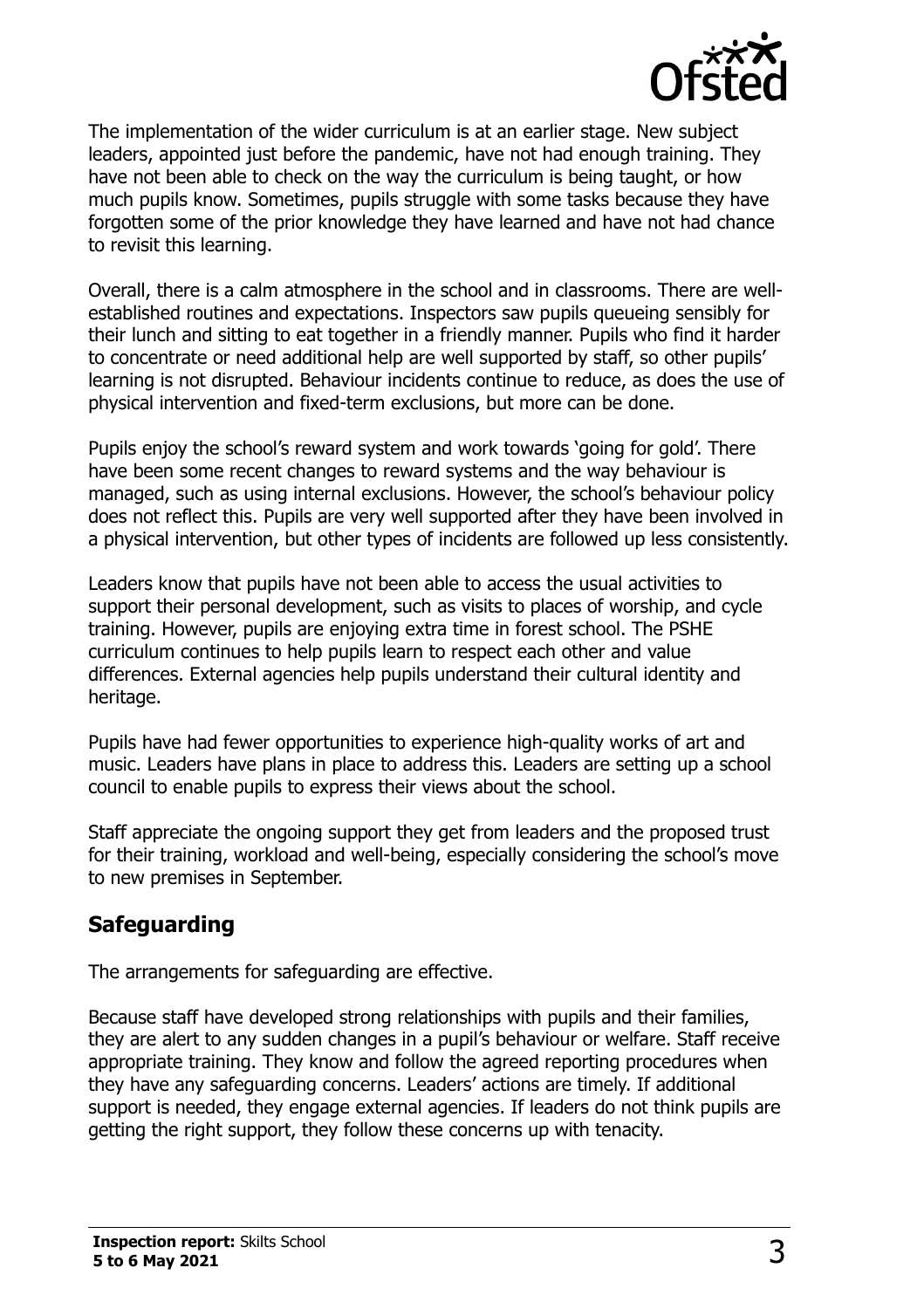

# **What does the school need to do to improve?**

#### **(Information for the school and appropriate authority)**

- Subject leaders were appointed prior to the pandemic but have not had sufficient training or opportunities to check on how well the wider curriculum is being implemented. They are not clear about what pupils have remembered. As a result, some pupils struggle to understand some of the work, because their understanding of key components of knowledge is not secure. Leaders should ensure that subject leaders are able to check on how well the curriculum is being delivered. Leaders should ensure that the assessment systems in all subjects are fully embedded so that gaps in pupils' knowledge can be identified.
- Leaders have not reviewed the school's behaviour policy; some actions that staff are using, such as internal exclusions, or new reward strategies, are not clearly stated. Consequently, inconsistencies creep into the way pupils' behaviour is managed when it is not clearly understood by all staff. Leaders should ensure that strategies for managing behaviour are agreed and understood by all.
- The recording and reporting of bullying incidents lack consistency. Some incidents are not followed up well enough by leaders or staff. Consequently, pupils may not be helped to understand why this behaviour is unacceptable. Leaders should ensure that there is a clear understanding of what constitutes bullying, and how this is recorded and followed up with pupils.
- **Pupils have had fewer curriculum enrichment opportunities over time. While this** has been partly affected by the pandemic, pupils do not have a rich enough variety of additional experiences, particularly in the arts and music. Leaders should ensure that these experiences are built into the school's curriculum.
- Leaders have begun work to develop the key stage 3 curriculum, ready for Year 8 and Year 9 pupils who are due to join the school in September 2021. Leaders need to complete this work as soon as possible so that these pupils will be able to follow a curriculum suited to their ages, needs and abilities.

### **How can I feed back my views?**

You can use [Ofsted Parent View](http://parentview.ofsted.gov.uk/) to give Ofsted your opinion on your child's school, or to find out what other parents and carers think. We use Ofsted Parent View information when deciding which schools to inspect, when to inspect them and as part of their inspection.

The Department for Education has further *guidance* on how to complain about a school.

If you are the school and you are not happy with the inspection or the report, you can [complain to Ofsted.](http://www.gov.uk/complain-ofsted-report)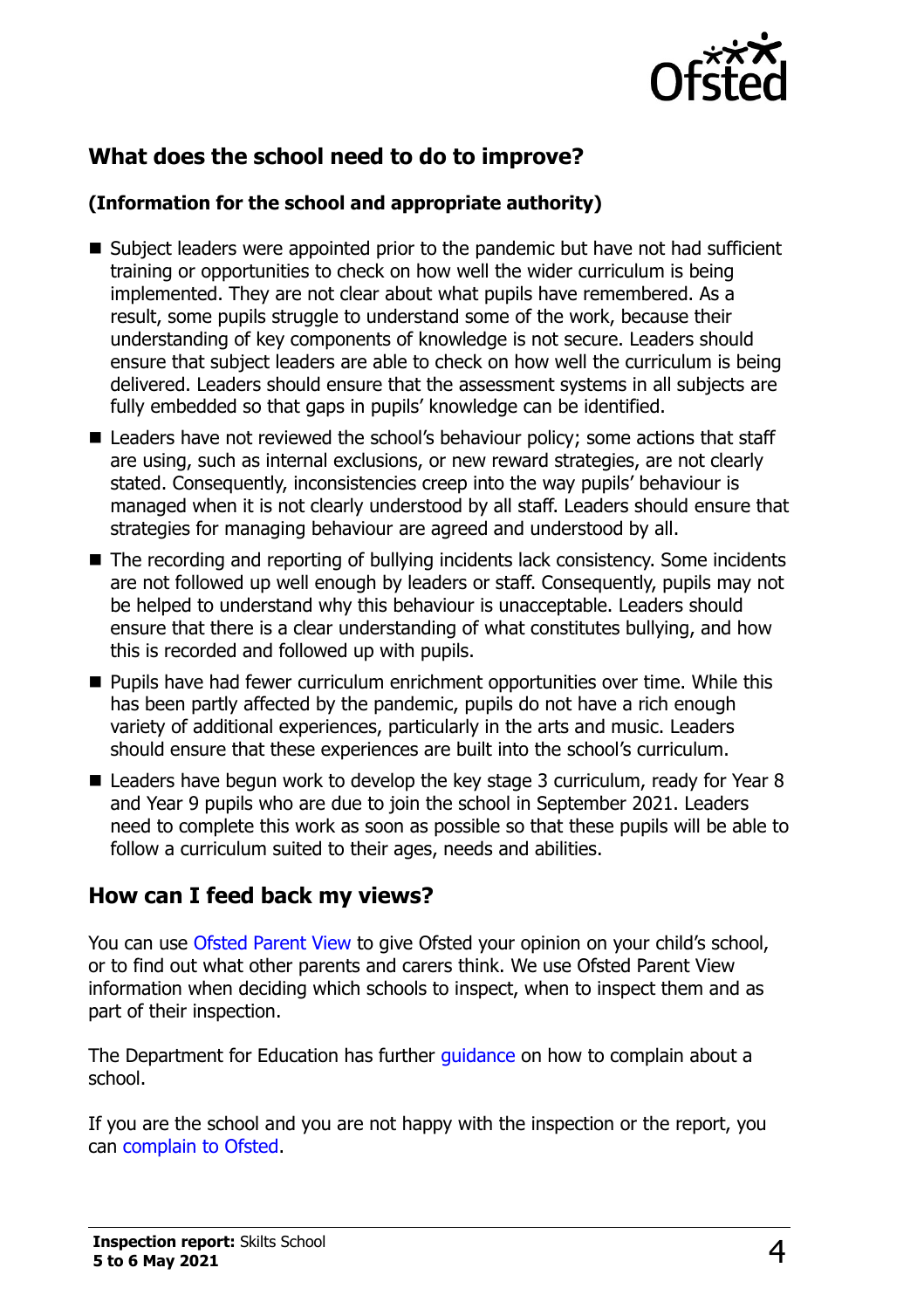

# **Further information**

You can search for [published performance information](http://www.compare-school-performance.service.gov.uk/) about the school.

In the report, '[disadvantaged pupils](http://www.gov.uk/guidance/pupil-premium-information-for-schools-and-alternative-provision-settings)' refers to those pupils who attract government pupil premium funding: pupils claiming free school meals at any point in the last six years and pupils in care or who left care through adoption or another formal route.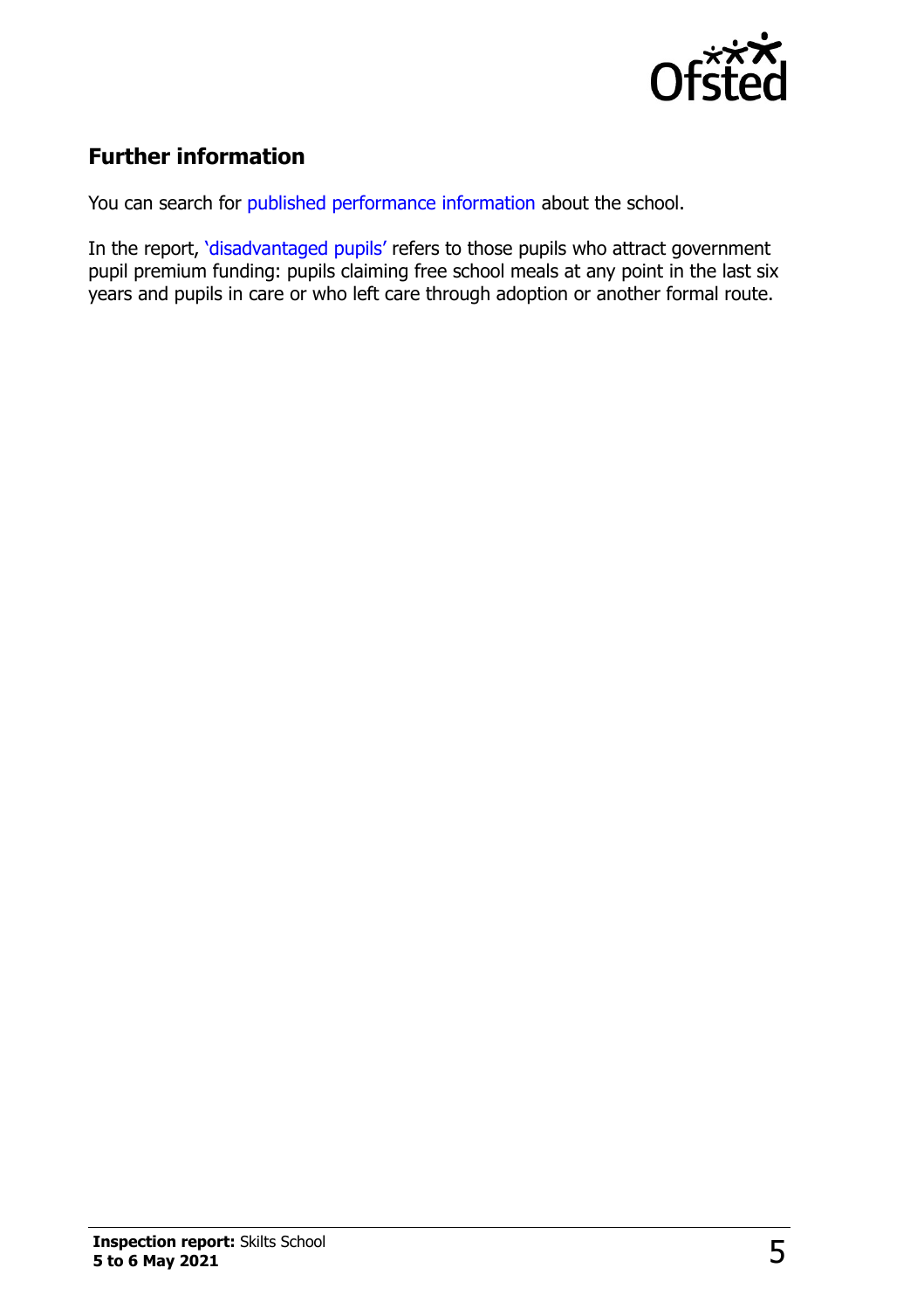

# **School details**

| Unique reference number             | 103617                      |
|-------------------------------------|-----------------------------|
| <b>Local authority</b>              | Birmingham                  |
| <b>Inspection number</b>            | 10184707                    |
| <b>Type of school</b>               | <b>Special</b>              |
| <b>School category</b>              | Community special           |
| Age range of pupils                 | 5 to 12                     |
| <b>Gender of pupils</b>             | <b>Boys</b>                 |
| Number of pupils on the school roll | 61                          |
| <b>Appropriate authority</b>        | Interim executive board     |
| <b>Chair</b>                        | Moira Gilligan              |
| <b>Headteacher</b>                  | Mel Keating                 |
| Website                             | https://skiltsschool.co.uk/ |
| <b>Dates of previous inspection</b> | 5 to 6 December 2017        |

# **Information about this school**

- Skilts School caters for pupils with social, emotional and mental health needs. All pupils have an education, health and care plan.
- The school will be relocating to a new school site in East Birmingham in September 2021 and there are plans to admit pupils into Year 8 and Year 9. The school will be renamed Lea Hall School. It is due to join the Forward Education Trust.
- The school does not use any alternative provision.
- At the time of the inspection, the headteacher had been in post for two weeks.

# **Information about this inspection**

We carried out this inspection under section 8 of the Education Act 2005. We deemed the inspection a section 5 inspection under the same Act.

In accordance with section 13(4) of the Education Act 2005, Her Majesty's Chief Inspector is of the opinion that the school no longer requires special measures.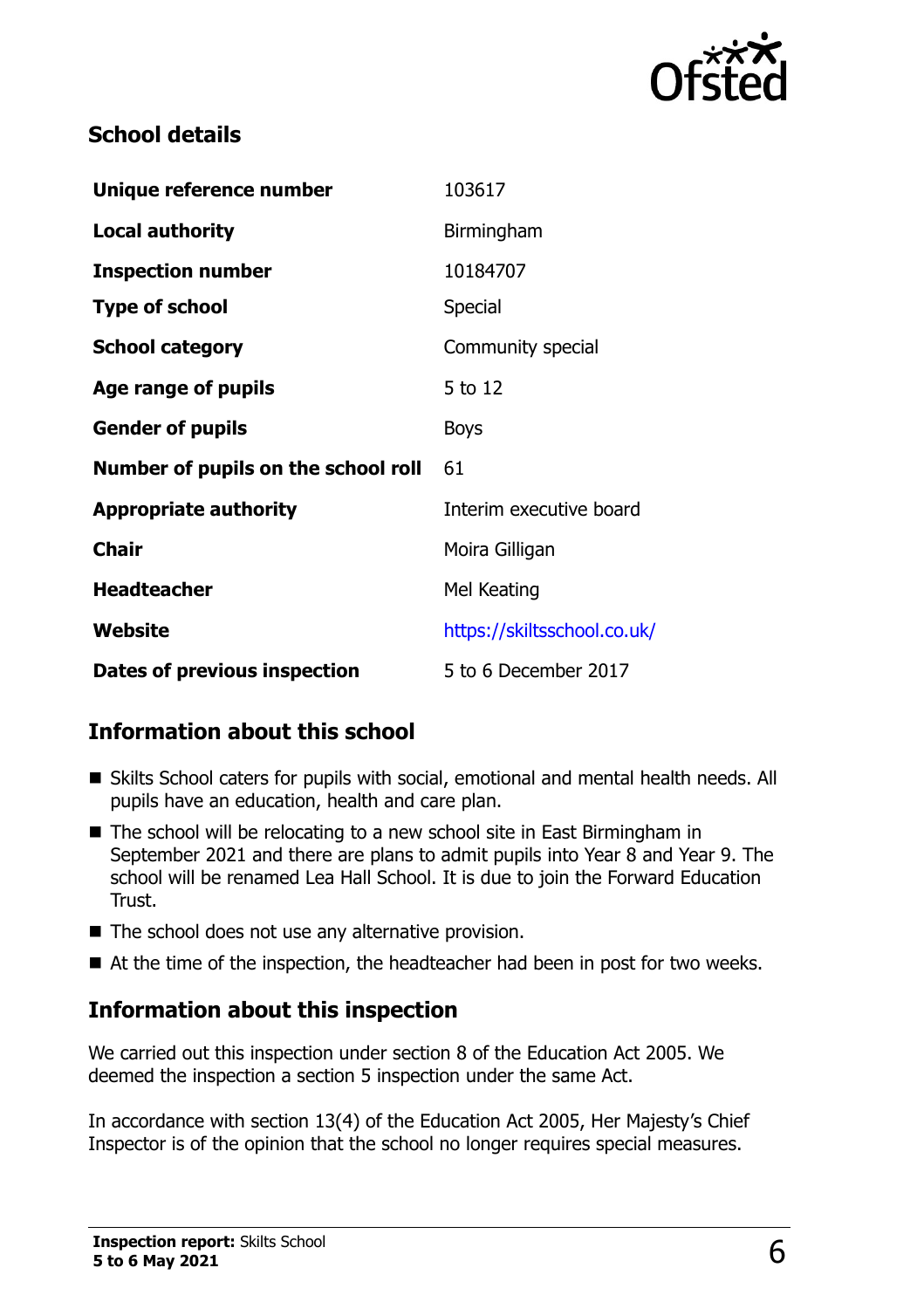

- The inspectors met with senior and middle leaders to discuss all aspects of the school's work.
- The lead inspector met via remote calls with members of the interim executive board, the local authority improvement partner, the school's pastoral leader and the chief executive officer of the proposed academy trust.
- The inspectors made a number of lesson visits and spoke to pupils about their work. Inspectors also observed pupils at play at breaktime and lunchtime, and talked to them about their experiences at school.
- The inspectors met with groups of staff. They considered the five responses to the staff survey.
- The inspectors considered the school's approach to safeguarding and looked at a range of safeguarding records, including the single central register and individual case files. The inspectors looked at the school's recording of behaviour incidents, exclusions, and physical interventions.
- **Pupils' education, health and care plans were sampled, along with their risk** reduction plans.
- There were too few responses to the Ofsted Parent View survey to be considered. Inspectors took note of separate communications from parents which were sent to the school.
- Inspectors considered reading, mathematics and PSHE as part of the inspection. Several pupils were observed reading to an adult. They also looked at pupils' work in the wider curriculum and a range of planning documents.

#### **Inspection team**

Deb Jenkins, lead inspector **Her Majesty's Inspector** 

Jane Spilsbury **Her Majesty's Inspector**